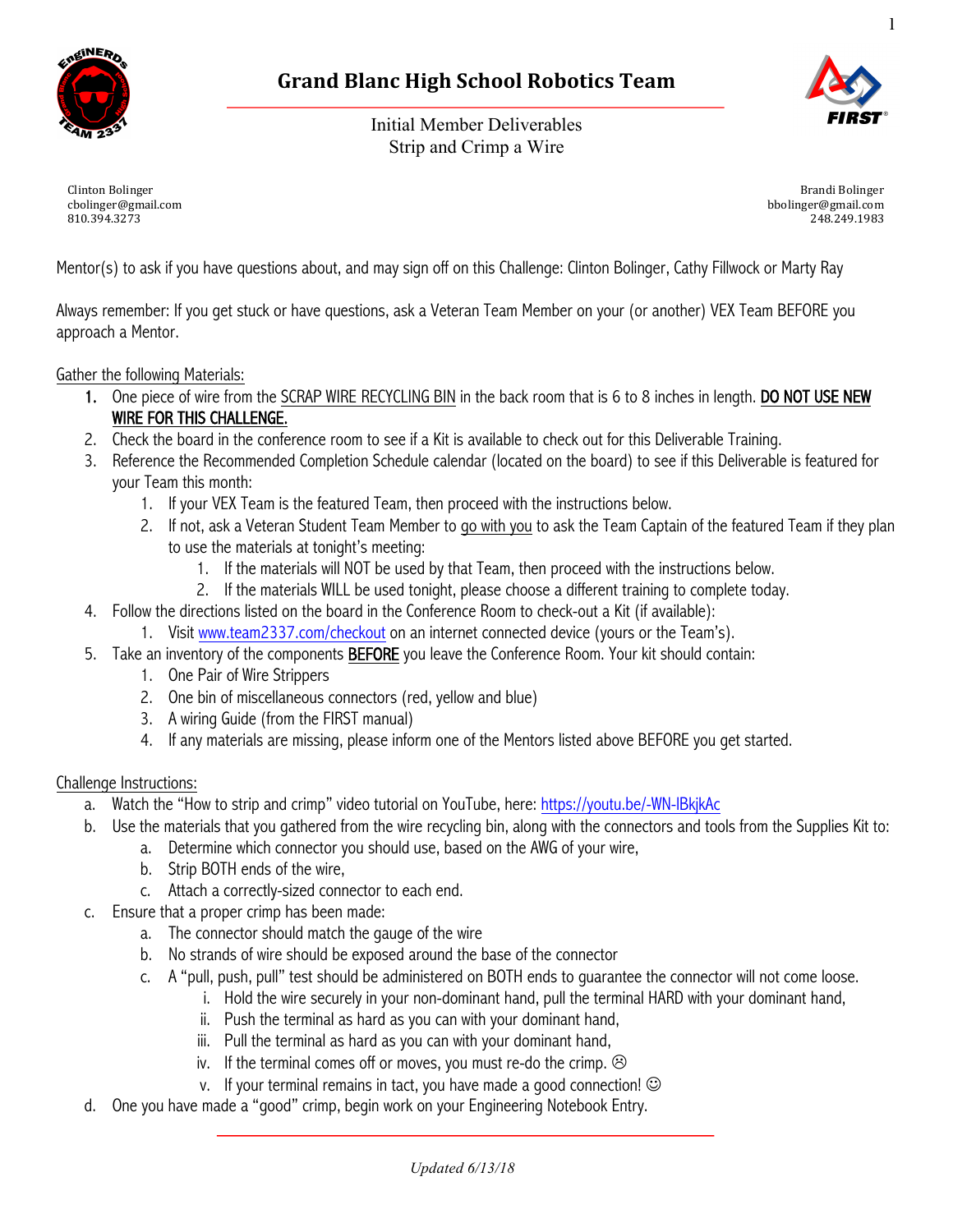

2

Initial Member Deliverables Strip and Crimp a Wire

Clinton Bolinger cbolinger@gmail.com 810.394.3273

Brandi Bolinger bbolinger@gmail.com 248.249.1983

# Engineering Notebook Entry Instructions:

- a. Crayons, Markers, Colored Pencils and Straight Edge tools are available on the Cart in the Conference Room, BUT:
	- a. These materials MUST be returned to the correct bins once your are done with them
	- b. If the materials are not returned on a regular basis, we will stop providing them.
- b. In your Engineering Notebook, draw a picture of the wire you terminated, and indicate:
	- a. Color, Gauge and length of wire used
	- b. Type and color of connector used
	- c. Location of crimp(s)
- c. Use COMPLETE SENTECES to answer the following questions:
	- a. Why is it important to use the "pull, push, pull" test when terminating a wire?
	- b. Why is there black wire and red wire?
	- c. What does the color of the connector indicate?
	- d. As the gauge of the wire increases, what happens to the diameter of the wire? (This question may require research this on the internet)
	- e. Use the attached document to determine the following:
		- i. What gauge wire is used for a 40A (amp) circuit?
		- ii. What gauge wire is used for a 20A (amp) circuit?
		- iii. What gauge wire is used for a 30A (amp) circuit?

### If you are **NOT done** with your training by at least 15 minutes before the end of the meeting:

- 1. Return materials to the bin, and save your work on the Computer.
- 2. Clean your workspace AND the floor around you:
	- a. Wipe off tables
	- b. Push in Chairs
	- c. Sweep the floor,
	- d. Throw away trash
- 3. Write your name on a post-it (available on the cart next to the Deliverables shelf in the Conference Room), and attach it to the outside the bin (on the lid),
- 4. Return the bin to the shelf in the Conference Room, with the label facing upward
- 5. DO NOT complete the online check-in form!
- 6. If you do not show up for the next two meetings, the kit will be given to someone else.